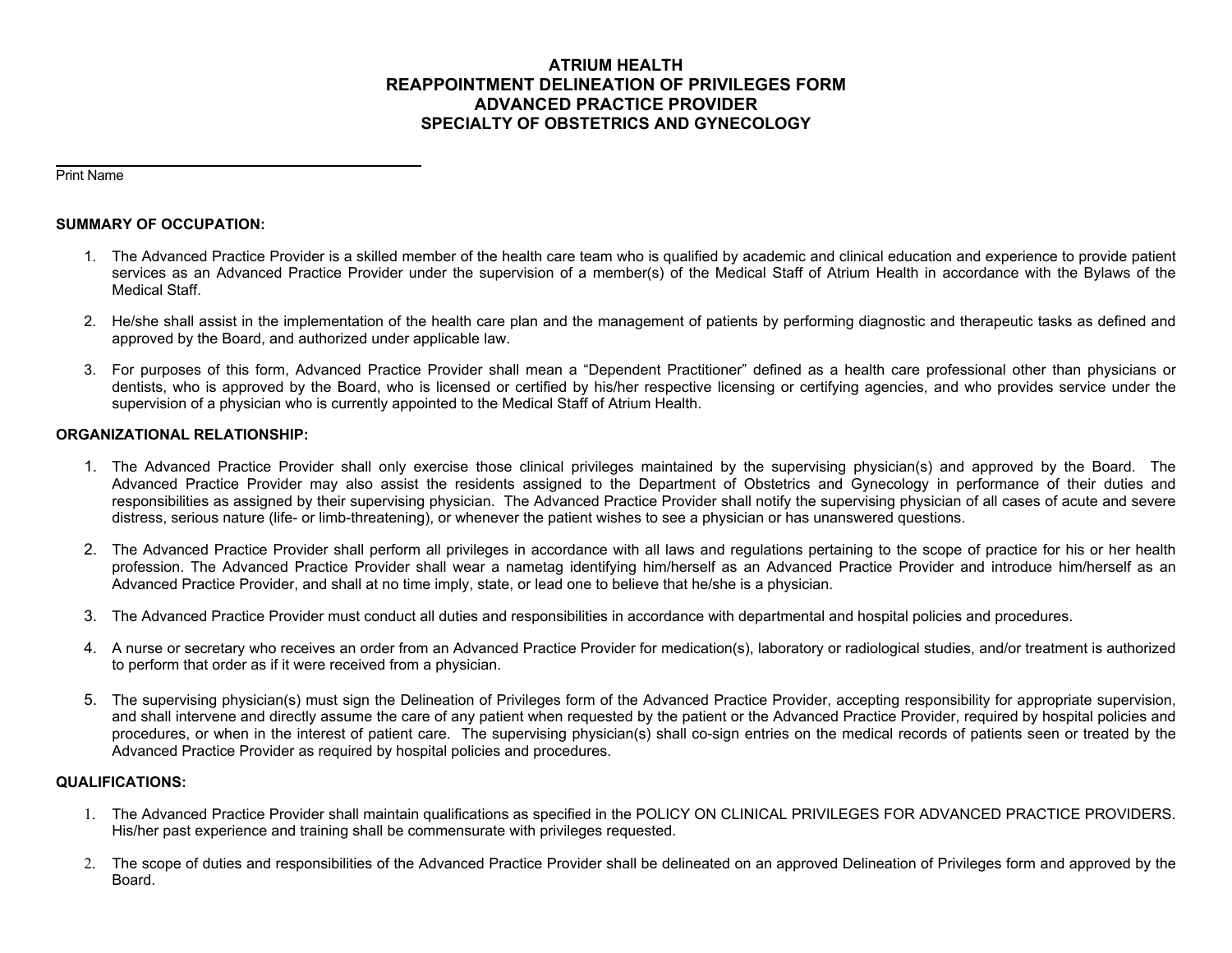Atrium Health Advanced Practice Providers Physician Assistant or Nurse Practitioner Specialty of Obstetrics & Gynecology Page 2

Print Name

# **QUALIFICATION – continued:**

- 3. The Supervising Physician shall delegate only tasks and procedures to his or her Advanced Practice Provider which are within or contemplated by the clinical privileges granted to the Supervising Physician by the Medical Executive Committee and the Board of Commissioners and which the Advanced Practice Provider has been approved to perform. It is understood that the supervision of an Advanced Practice Provider shall never be transferred to a physician who is not currently a fully appointed member of Atrium Health Medical Staff.
- 4. If the Medical Staff appointment or Clinical Privileges of the Sponsoring Physician are resigned, revoked or terminated, the Advanced Practice Provider's permission to practice shall automatically terminate and his or her clinical privileges shall be automatically relinquished.

## **SUPERVISION:**

Except where the Delineation of Privileges form provides for Personal Supervision or Proximate Supervision, General Supervision (as defined below) will be required for all tasks and procedures performed by the Advanced Practice Provider.

- 1. "General Supervision" shall mean the procedure is furnished under the supervising physician's overall direction and control, but the physician is not required to be present during the procedure. General Supervision requires the performance of tasks and procedures in a manner that is consistent with state law, the applicable standard of care, Medical Staff Bylaws and hospital policies and procedures, but does not require Personal Supervision or Proximate Supervision, as those terms are defined below.
- 2. "Proximate Supervision" shall mean the physical presence of a sponsoring/supervising physician in the hospital, in close proximity and immediately available to furnish assistance and direction to the Advanced Practice Provider as needed.
- 3. "Personal Supervision" shall mean the physical presence of a sponsoring/supervising physician in the room with the Advanced Practice Provider during the performance of a procedure.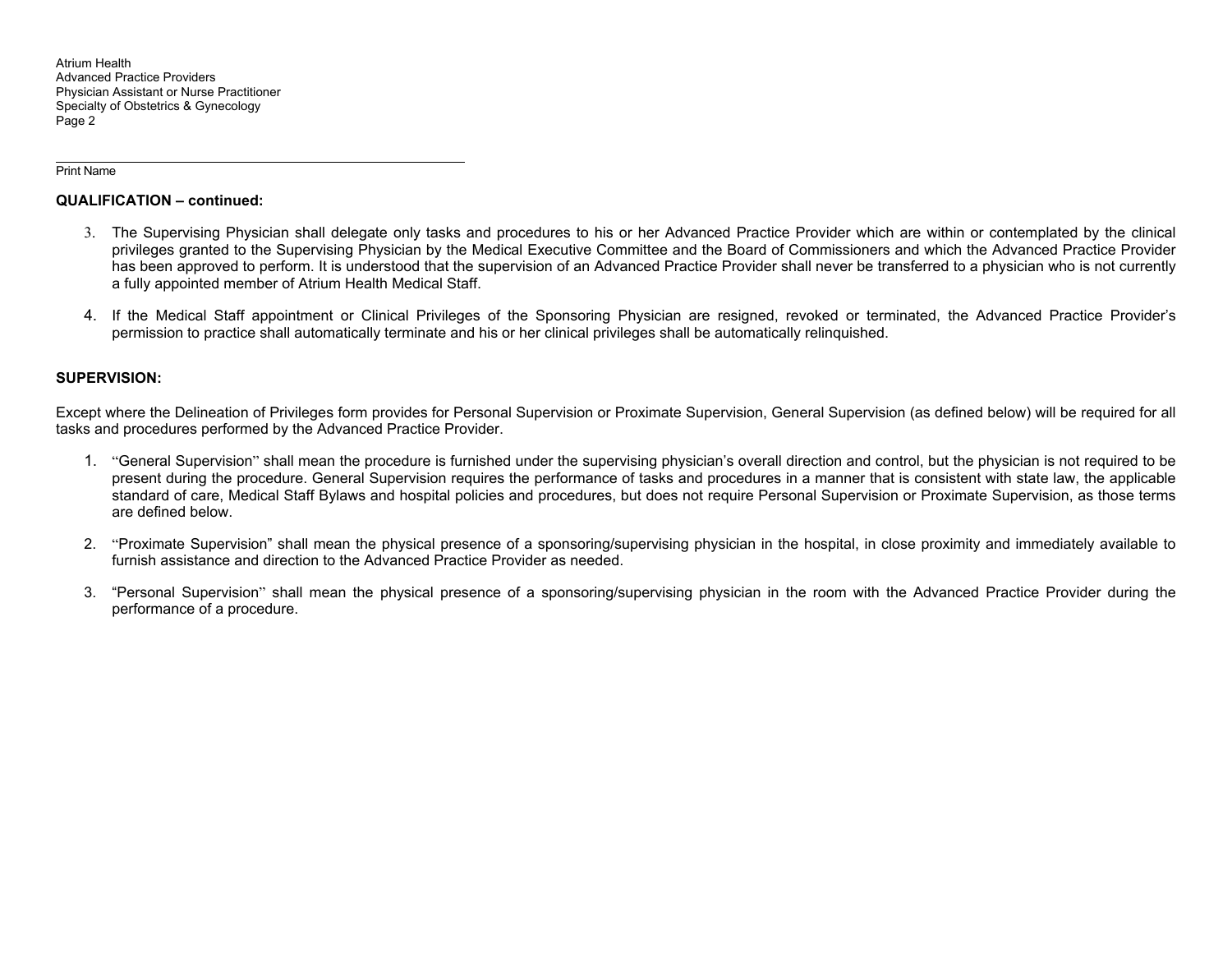# **ATRIUM HEALTH REAPPOINTMENT DELINEATION OF PRIVILEGES FORM ADVANCED PRACTICE PROVIDER SPECIALTY OF OBSTETRICS AND GYNECOLOGY**

Print Name

# **Initial appointment Reappointment Updated DOP/Sponsoring Physician Change**

**NOTE 1: "CORE" privileges cannot be amended or altered in any way.** 

**NOTE 2: Advanced Practice Providers must apply for "CORE" privileges in order to be eligible for special procedure clinical privileges at any facility within Atrium Health.** 

**NOTE 3: Please note that the exercise of certain privileges enumerated herein is necessarily limited by the operational and resource constraints of the facility. All procedures must be performed within a clinical setting with the capabilities and organizational structure required to provide appropriate support.**

| <b>CMC</b> | <b>Pineville</b> | University<br>City | <b>CR</b> | <b>Lincoln</b> | <b>Cabarrus</b> | <b>Union</b> | Stanly | Anson | <b>Cleveland</b> |            | <b>OBSTETRICS AND GYNECOLOGY CORE</b><br><b>CLINICAL PRIVILEGES</b>                                                                                                                                                                                                                                                                                                                                                                                                                         |
|------------|------------------|--------------------|-----------|----------------|-----------------|--------------|--------|-------|------------------|------------|---------------------------------------------------------------------------------------------------------------------------------------------------------------------------------------------------------------------------------------------------------------------------------------------------------------------------------------------------------------------------------------------------------------------------------------------------------------------------------------------|
|            |                  |                    |           |                |                 |              |        | N/A   |                  | CAPP-OBG-1 | Provide care, treatment, and services consistent<br>with the practice of Obstetrics and Gynecology<br>including the performance of physical exams,<br>diagnosing conditions, the development of treatment<br>plans, health counseling for female patients within<br>the age group of patients seen by the supervising<br>physician(s). The Advanced Practice Provider may<br>not admit patients to the hospital but may<br>initiate/place orders on behalf of the supervising<br>physician. |

The Advanced Practice Provider may, in consultation with the supervising physician, perform the following duties: Initiate/place orders on behalf of the supervising physician; assess and record health status of patients through obtaining a complete medical/social history; perform emergent precipitous delivery until Physician arrives; perform a physical examination including rectal and pelvic examinations as indicated based on age and history; write orders for and interpret age-appropriate and condition-specific screening tests, laboratory tests, and diagnostic procedures, pharmacological interventions, and non-pharmacological interventions; consult and collaborate with other health care providers as appropriate and initiate referral to appropriate physician; prescribe/order IV fluids, IV drugs, blood products, X-ray, EKG and electrolytes; review electro physiologic and hemodynamic status; apply, remove and change dressings and bandages; perform incision and drainage of superficial abscesses; perform wound debridement and general care of superficial wounds and minor superficial surgical procedures; provide contraceptive care; administer health and wellness counseling; counsel and instruct patients and significant others as appropriate; perform evaluation and treatment of common vaginal infections; monitor and manage stable acute and chronic illnesses of the population served; removal of tubes and drains; insertion and removal of nasogastric tubes; local anesthesia, skin; aseptic and isolation technique; perform urinary bladder catheterization (short term and indwelling); administer pregnancy testing and care before, during and after pregnancy; screen and refer for other health problems including suspected sexual abuse and rape; perform STD screen and follow-up; provide post-hospital instructions to patients related to prescribed care, treatments, activities, exercises, diet, and medications, schedule follow-up appointments and therapies as appropriate, make hospital rounds, write progress notes, and discharge summaries; provide appropriate patient education regarding purpose, regimens, side effects, possible interactions of medications and/or treatments, cost, and alternative treatments or procedures.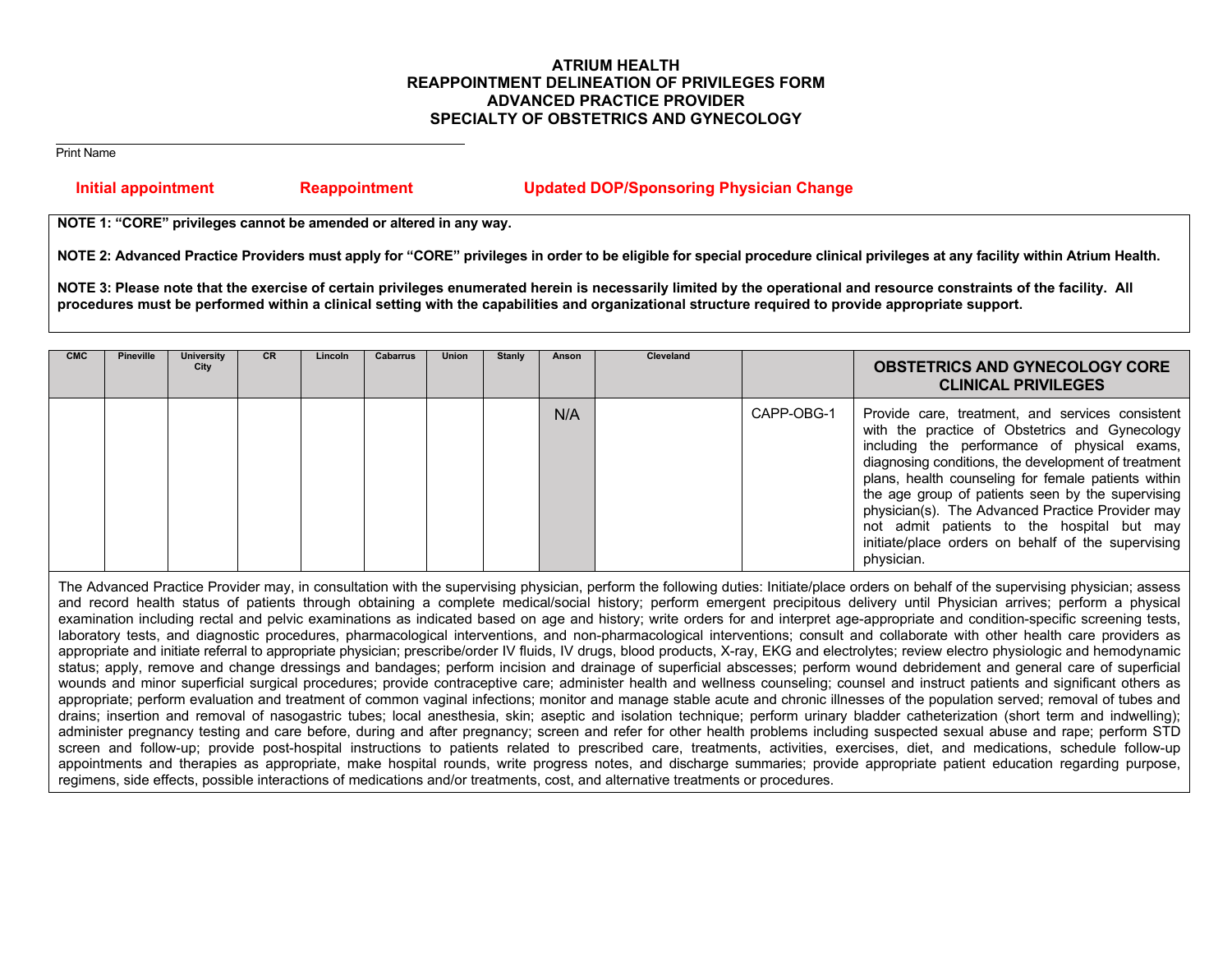Atrium Health Advanced Practice Providers Physician Assistant or Nurse Practitioner Specialty of Obstetrics and Gynecology Page 4

Print Name

**\* SPECIAL PRIVILEGES WITH QUALIFICATIONS AND/OR SPECIFIC CRITERIA - PROVIDE THE NUMBER OF PROCEDURES PERFORMED WITHIN THE PAST TWO YEARS AND FACILITY WHERE THE PROCEDURES WERE PERFORMED.** 

| <b>CMC</b> | Pine. | Univ. | <b>CR</b> | Lin. | <b>CAB</b> | Union | <b>Stanly</b>                                  | Anson                                       | <b>CLE</b>                                                         | <b>SPECIAL PROCEDURES</b> |                                                              |                                             |                                                                    |                 |
|------------|-------|-------|-----------|------|------------|-------|------------------------------------------------|---------------------------------------------|--------------------------------------------------------------------|---------------------------|--------------------------------------------------------------|---------------------------------------------|--------------------------------------------------------------------|-----------------|
|            |       |       |           |      |            |       |                                                |                                             |                                                                    |                           | <b>PROXIMATE SUPERVISION</b><br><b>REQUIRED</b>              | <b>Minimum</b><br><b>Number</b><br>Required | <b>Number</b><br>Performed<br><b>Within The</b><br>Past 2<br>Years | <b>Location</b> |
|            |       |       |           |      |            |       |                                                | N/A                                         |                                                                    | CAPP-OBG-1(a)*            | Suturing                                                     | 10                                          |                                                                    |                 |
|            |       |       | N/A       |      |            |       |                                                | N/A                                         |                                                                    | CAPP-OBG-1(c)*            | Administration of<br>Intrathecal<br>Antineoplastic<br>Agents | 5                                           |                                                                    |                 |
|            |       |       |           |      |            |       | <b>PERSONAL SUPERVISION</b><br><b>REQUIRED</b> | <b>Minimum</b><br><b>Number</b><br>Required | <b>Number</b><br>Performed<br><b>Within The</b><br>Past 2<br>Years | Location                  |                                                              |                                             |                                                                    |                 |
|            |       |       |           |      |            |       |                                                | N/A                                         |                                                                    | CAPP-OBG-1(b)*            | First Assist C-<br>Section                                   | 10                                          |                                                                    |                 |

#### **\* REQUIRED PREVIOUS EXPERIENCE:**

- 1. Applicants must present evidence of appropriate training; **AND**
- 2. Demonstrated current competence and evidence within the past two (2) years of at least the "minimum number performed" as indicated above.

#### **CRITERIA FOR MAINTENANCE OF PRIVILEGES (CAPP-OBG-1(a) and CAPP-OBG-1(b)):**

The Practitioner must submit a minimum of five (5) cases, for each special privilege held, over the past two (2) years based on acceptable results of ongoing professional practice evaluation and outcomes to reapply for current special privileges. This will be reviewed at the time of reappointment. Practitioners who would like to continue to hold any special privileges but are unable to document the minimal number will be requested to voluntarily withdraw their request for such privileges and to complete the necessary proctoring forms.

## **CRITERIA FOR MAINTENANCE OF PRIVILEGES (CAPP-OBG-1(c):**

The Practitioner must submit a minimum of two (2) cases, for each special privilege held, over the past two (2) years based on acceptable results of ongoing professional practice evaluation and outcomes to reapply for current special privileges. This will be reviewed at the time of reappointment. Practitioners who would like to continue to hold any special privileges but are unable to document the minimal number will be requested to voluntarily withdraw their request for such privileges and to complete the necessary proctoring forms.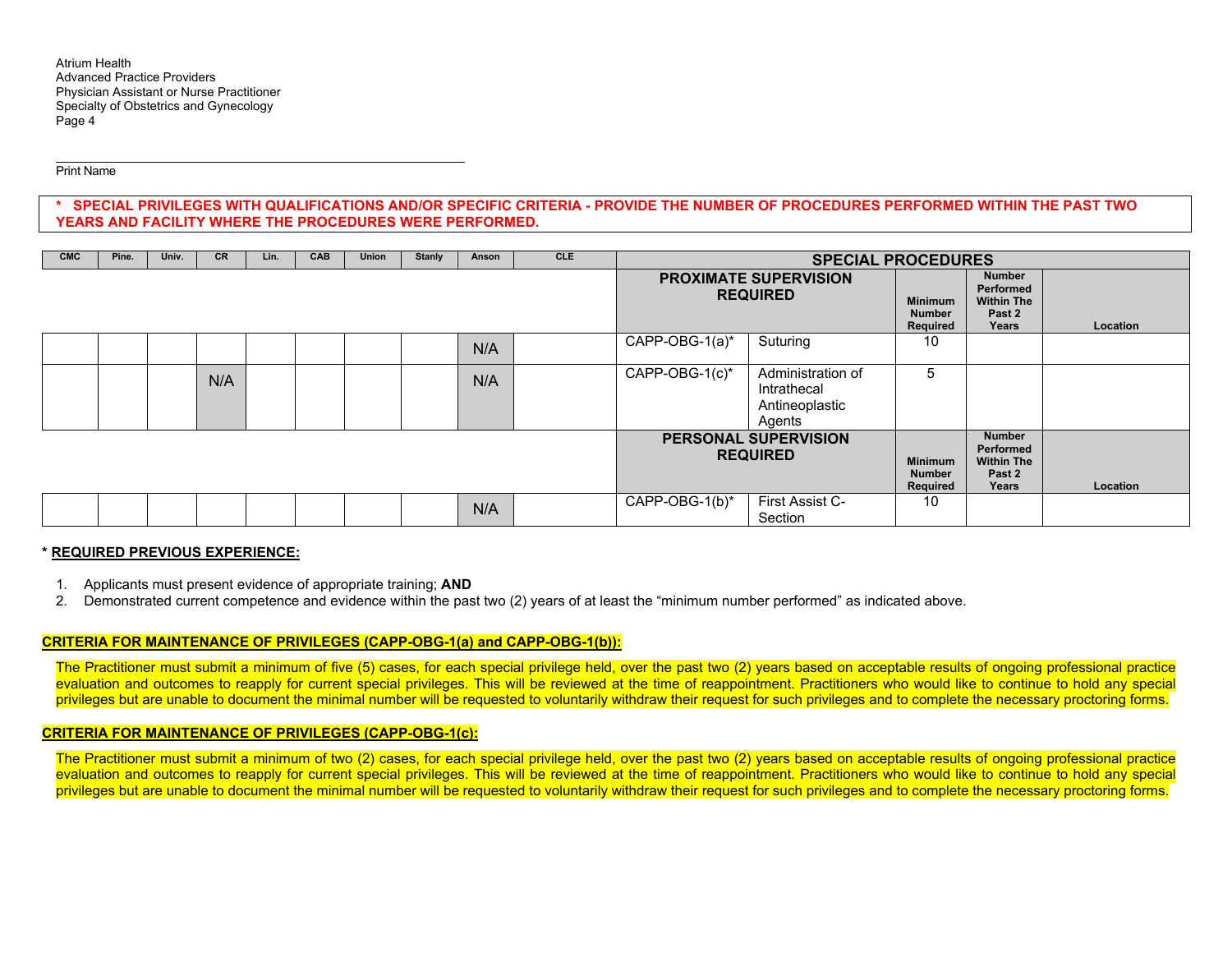#### Print Name

| <b>CMC</b> | <b>PVL</b> | <b>UNV</b> | <b>CR</b> | <b>LIN</b> | CAB | <b>UNN</b> | <b>STN</b> | <b>ANS</b> | <b>CLV</b> | CAPP-OBG-1     |                                                                                                                                                                              |                                             | <b>SPECIAL PROCEDURES</b>                                          |          |
|------------|------------|------------|-----------|------------|-----|------------|------------|------------|------------|----------------|------------------------------------------------------------------------------------------------------------------------------------------------------------------------------|---------------------------------------------|--------------------------------------------------------------------|----------|
|            |            |            |           |            |     |            |            |            |            |                | <b>PROXIMATE SUPERVISION</b><br><b>REQUIRED</b>                                                                                                                              | <b>Minimum</b><br><b>Number</b><br>Required | <b>Number</b><br>Performed<br><b>Within The</b><br>Past 2<br>Years | Location |
|            |            |            |           |            |     |            |            |            |            | CAPP-OBG-1(d)* | Write<br>oral/subcutaneous<br>/Intramuscular/<br>intravenous/<br>intraperitoneal<br>antineoplastic<br>agents per<br>protocol<br>prescribed by the<br>attending<br>oncologist | 30                                          |                                                                    |          |

#### APPLICANT MUST:

1. (a) Show evidence of successful completion of the ASCO course on Chemotherapy for Advanced Practice Providers

\_\_\_\_\_\_\_\_\_\_\_\_\_\_\_\_\_\_\_\_\_\_\_\_\_\_\_\_\_\_\_\_\_\_\_\_\_\_\_\_\_\_\_\_\_\_\_\_\_\_\_\_\_\_\_\_\_\_\_\_\_\_\_\_\_\_\_\_\_\_\_\_\_\_\_\_\_\_\_\_\_\_\_\_\_\_\_\_\_\_\_\_

\_\_\_\_\_\_\_\_\_\_\_\_\_\_\_\_\_\_\_\_\_\_\_\_\_\_\_\_\_\_\_\_\_\_\_\_\_\_\_\_\_\_\_\_\_\_\_\_\_\_\_\_\_\_\_\_\_\_\_\_\_\_\_\_\_\_\_\_\_\_\_\_\_\_\_\_\_\_\_\_\_\_\_\_\_\_\_\_\_

**AND**

(b) Submit documentation of experience of writing at least thirty (30) cases of oral/subcutaneous/intramuscular and/or intravenous/intraperitoneal antineoplastic agents within the past two (2) years.

**OR** 

(b) Submit the PERMISSION TO BE PROCTORED REQUEST FORM requesting concurrent proctoring by a physician who currently holds the privilege to perform. You must provide documentation of proctoring for ten (30) procedures under direct supervision.

In reviewing requests for privileges, the Credentials Committee will determine if the course content or experience are judged to be satisfactory for the recommendation of privileges.

- I. Formal Training Program Please include the location, dates, type of program and the name and address of the practitioner responsible for your training.
- II. Post Graduate Program Please include course description, copy of course certificate and the name and address of the practitioner responsible for your training.
- III. Prescribing Experience at Other Hospitals: Please provide a list of cases and the name and address of the supervising/collaborating physician.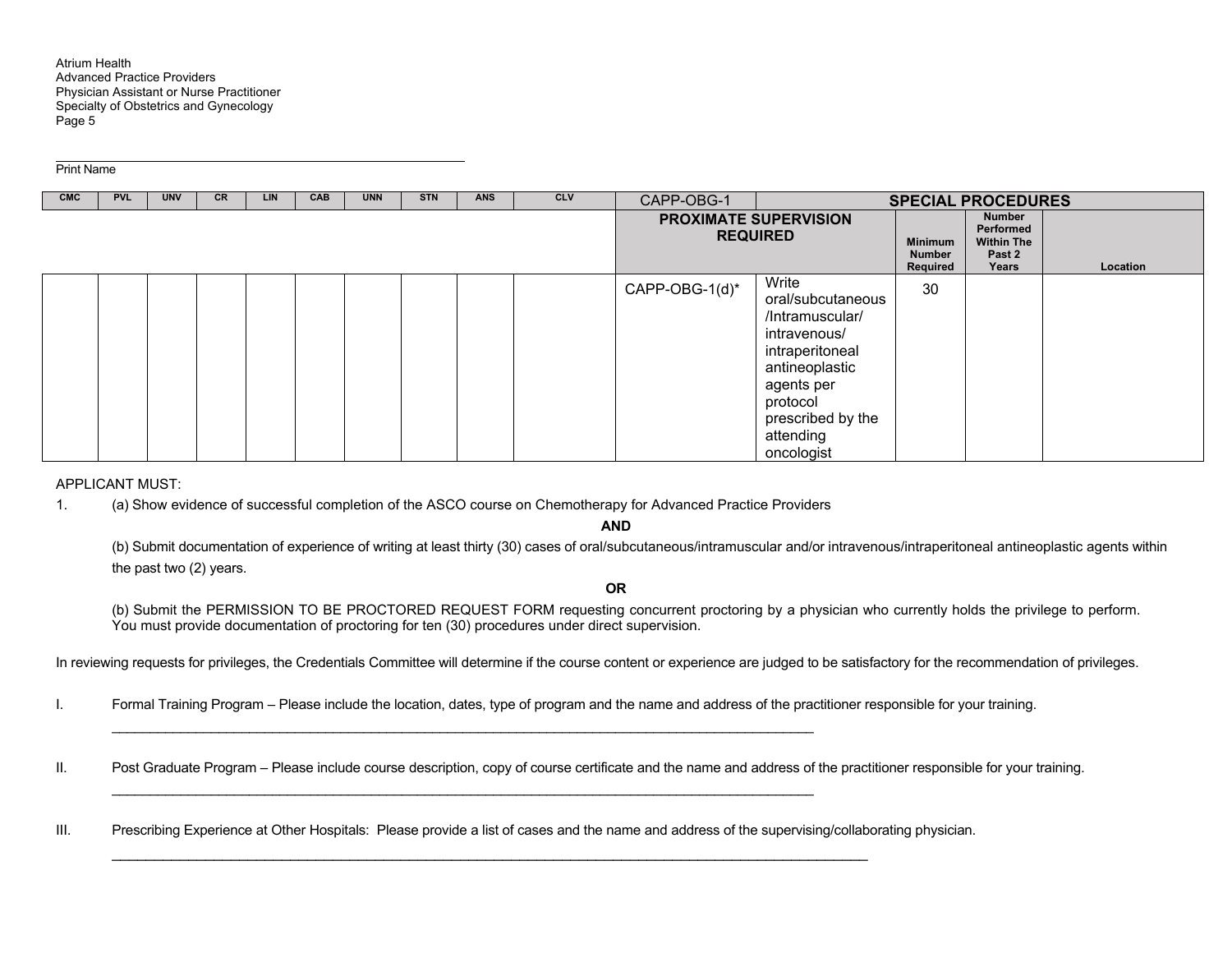Atrium Health Advanced Practice Providers Physician Assistant or Nurse Practitioner Specialty of Obstetrics and Gynecology Page 6

Print Name

| <b>CMC</b> | <b>Pineville</b> | University<br>City | <b>CR</b> | Lincoln | <b>Cabarrus</b> | Union | <b>Stanly</b> | Anson | <b>Cleveland</b> |            | <b>TELEMEDICINE ONLY PRIVILEGES</b>                                                                                                                                                                                                                                                                                                                                                                                                                                                                                                                                                                                                                                                                                                   |
|------------|------------------|--------------------|-----------|---------|-----------------|-------|---------------|-------|------------------|------------|---------------------------------------------------------------------------------------------------------------------------------------------------------------------------------------------------------------------------------------------------------------------------------------------------------------------------------------------------------------------------------------------------------------------------------------------------------------------------------------------------------------------------------------------------------------------------------------------------------------------------------------------------------------------------------------------------------------------------------------|
|            |                  |                    |           |         |                 |       |               | N/A   |                  | CAPP-OBG-2 | Provide care, treatment, and services consistent<br>with the practice of Obstetrics and Gynecology<br>including the performance of physical exams,<br>diagnosing conditions, the development of treatment<br>plans, health counseling for female patients within<br>the age group of patients seen by the supervising<br>physician(s). The Advanced Practice Provider may<br>not admit patients to the hospital but may<br>initiate/place orders on behalf of the supervising<br>physician. The Supervising Physician shall remain<br>responsible for all clinical activity of the Advanced<br>Practice Provider.<br>PLEASE NOTE: Telemedicine activities require<br>prior approval from the Facility Medical Executive<br>Committee. |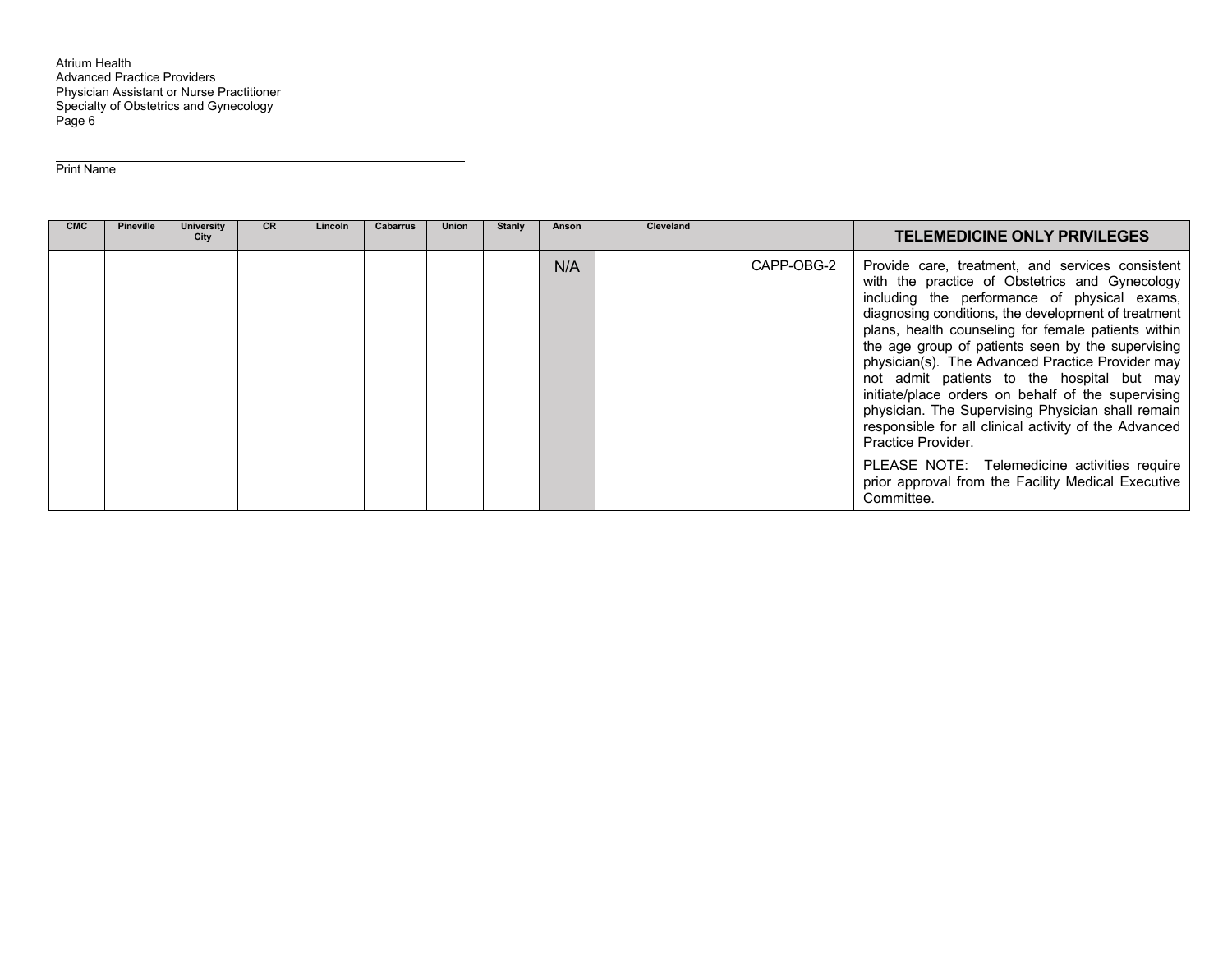Atrium Health Advanced Practice Providers Physician Assistant or Nurse Practitioner Specialty of Obstetrics and Gynecology Page 7

# **PRIVILEGES REQUESTED BY:**

I attest that I am not currently a user of illegal drugs or do not currently abuse the use of legal drugs.

I attest that I do not have a physical or mental condition which could affect my motor skills or ability to exercise the clinical privileges requested or that I require an accommodation in order to exercise the privileges requested safely and competently.

I attest that the information provided in my initial application or most recent reappointment is accurate and has not changed, specifically the disclosure questions relating to my licensure or registration, clinical privileges, participation in benefit programs, health status, liability, and work history.

| Signature of Applicant                                                              | Date |
|-------------------------------------------------------------------------------------|------|
|                                                                                     |      |
| Printed or typed name of Applicant                                                  |      |
| <b>SPONSORING PHYSICIAN:</b>                                                        |      |
|                                                                                     |      |
| Signature of Sponsoring Physician                                                   | Date |
| Printed or typed name of Sponsoring Physician                                       |      |
|                                                                                     |      |
|                                                                                     |      |
| Signature of Sponsoring Physician                                                   | Date |
| Printed or typed name of Sponsoring Physician                                       |      |
| Approved by the CHS Medical Executive Committee: 08/17/2017; 09/21/2017, 09/24/2020 |      |

Approved by the CHS Medical Executive Committee: 08/17/2017; 09/21/2017, 09/24/2020 Approved by the Board of Commissioners: 09/12/2017; 12/12/2017, 11/10/2020